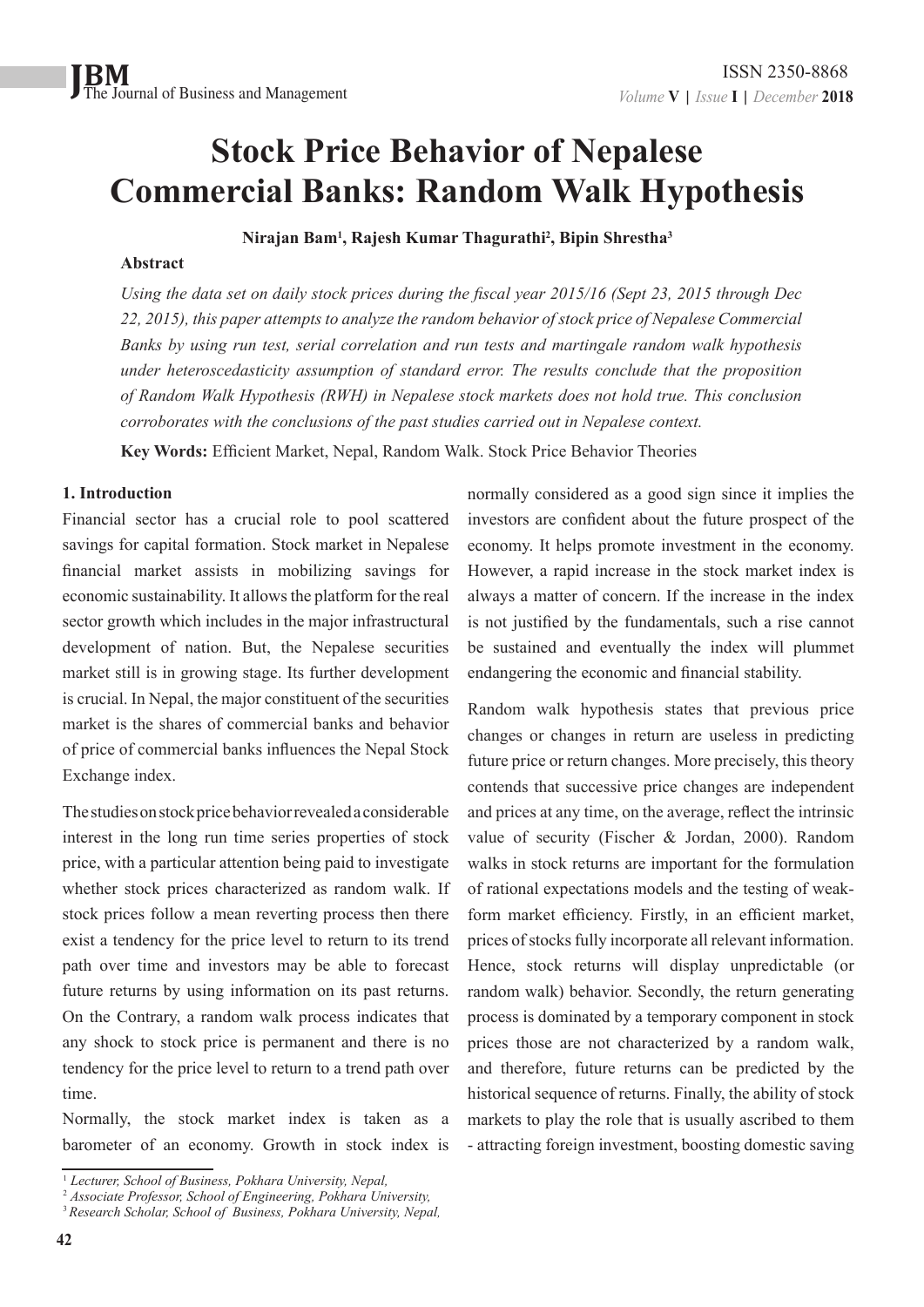and improving the pricing and availability of capital depends upon the presence of random walks.

Efficient-market hypothesis (EMH) states that it is impossible to "beat the market" because stock market efficiency causes existing share prices to always incorporate and reflect all relevant information. According to the EMH, stocks always trade at their fair value on stock exchanges, making it impossible for investors to either purchase undervalued stocks or sell stocks for inflated prices.

The accelerating pace of development of capital market in Nepal has opened the avenues for utilization of funds for corporate sectors. It is well accepted fact that Nepal has abundant resources, both human and natural, to exploit, but at the same it is facing inadequacy of financial resources. As the resource mobilization domestically as well as internationally is crucial for Nepal to speed up its economic development, it is essential that the stock market be efficient.

Nepal stock market has not been researched on the basis of book value of the company. The objective of the paper is to identify the behavior of the Nepalese commercial banks. The study findings are expected to serve investors for gaining profit and enable the policy makers to improve the level of efficiency. The absence and presence of the random walk in the price generation in the stock market is evaluated by using stock market indices of eight banks (Four banks have market share price less than Rs.1000 and four banks have above RS. 1000) from 22-Dec-2015 to 22-Mar-2016.

#### **2. Literature Review**

Oyama (1997), Policy Development and Review Development Division has conducted a study entitled on "Determinants of Stock Prices: The Case of Zimbabwe". The research study done by author focuses on the general relationship between stock prices and macroeconomics variables in Zimbabwe, using error-correction, model, the multi factor return – generating model. From the study author shows that despite the large fluctuation in stock prices since 1991, the analysis indicated that the Zimbabwe Stock Exchange functioned quite consistently during that period.

Shubiri and Faris (2010) has conducted a study entitled on "Analysis of the Determinants of Market Stock Price Movements: An Empirical Study of Jordanian Commercial Banks". In the study, simple and multiple regression analysis is conducted to find out the relationship microeconomic factors with the stock price and found highly positive significant relationship between market price of stock and net asset value per share; market price of stock dividend percentage, gross domestic product, and negative significant relationship on inflation and lending interest rate but not always significant on some years of Amman Stock Exchange in Jordan.

Shrestha, (2014) has conducted a study entitled on: "Determinants of Stock Market Performance in Nepal". This research study empirically observes the determinants of the stock market performance in Nepal using monthly data for the period of mid-August 2000 to mid-July 2014. In the study, the impact of major changes in politics and Nepal Rastra Bank's policy on lending against share collateral has also been assessed. Empirical results obtained from OLS estimations of behavioral equations disclosed that the performance of stock market is found to respond positively to inflation and broad money growth, and negatively to interest rate.

Islam et al. (2015) has conducted a study entitled on "Determinants of Stock Price Movements": Evidence from Chittagong Stock Exchange, Bangladesh. The research focus on the incidents of 2010-2011 stock market crash in Bangladesh. The study aims to reexamine the relationship between stock price, dividend and retained earnings of 29 listed banks of Chittagong Stock Exchange, in the post-crash period. Cross-sectional data were collected from secondary sources. Using linear regression method, the study found that both, dividend and retained earnings of sample banks have strong influence over the stock price, though there was moderate explanatory power of those variables. This study concludes that both dividend and retained earnings are strong determinants of stock price at significant level.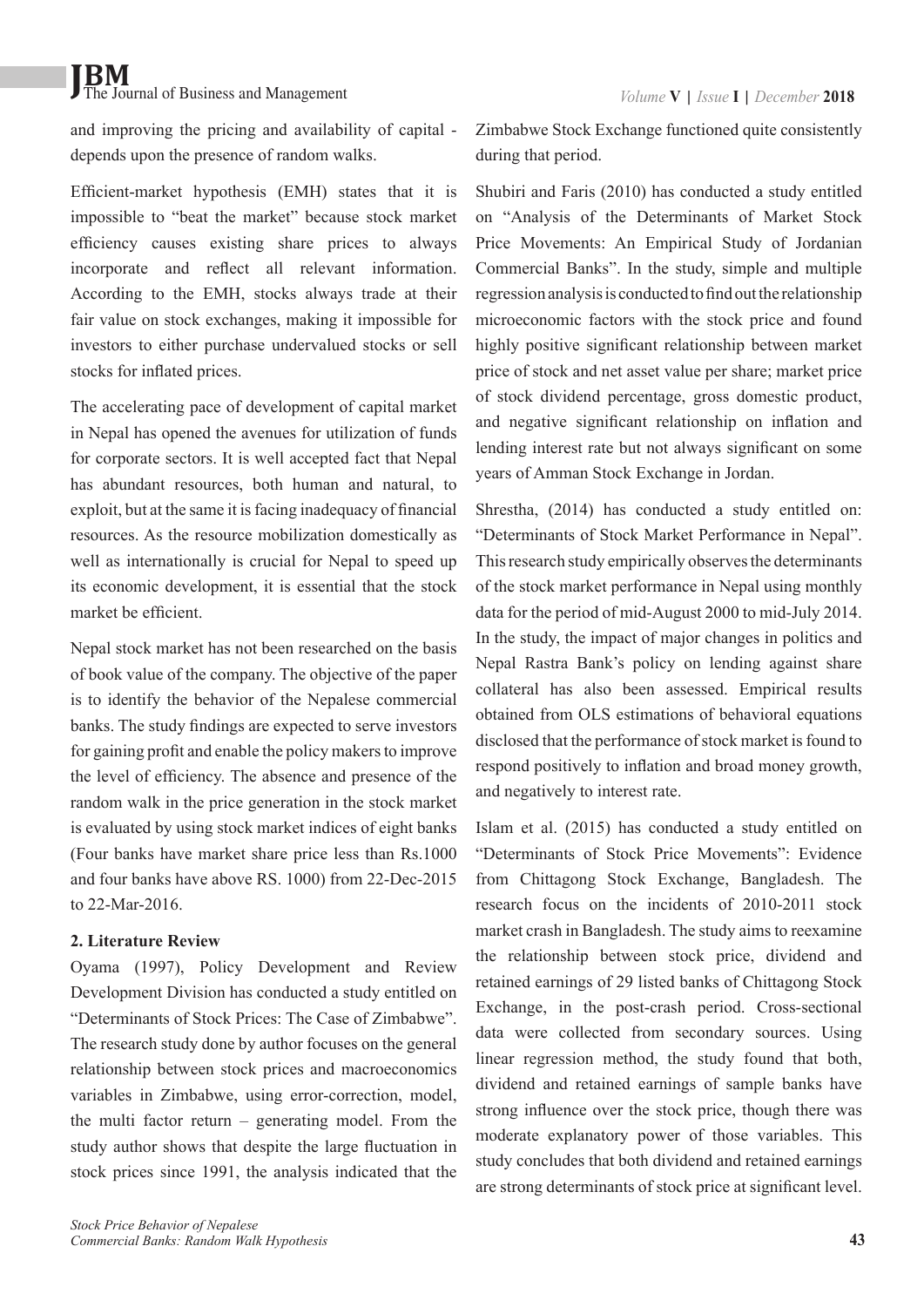Baral et al. (2006) has conducted a study entitled on "Daily Stock Price Behavior of Commercial Banks in Nepal". The study conducted by the authors focuses to analyze the stock price behavior of commercial banks in Nepalese markets. To conduct the study the technical analysis and fundamental analysis is used. The study done by authors reveals that the observations of daily stock prices of sampled banks indicate that there is a large variation in their stock prices in the fiscal year 2005/06 which shows that banks are not doing well in Nepalese stock market. Also looking on the serial coefficients it can be stated that the values are significantly deviated from zero and statistically insignificant. It signifies that the successive price changes are dependent.

Pradhan et al. (2010) has conducted a study entitled on "Efficient market hypothesis and behavior of Share prices: the Nepalese evidence". The study conducted by authors' aims to assess equity share price behavior in Nepal and testing the hypothesis that share price changes are independent. In viewing the Auto-correlation test it shows that the random walk hypothesis is true for less frequently traded stocks and the same was not consistent with the prices of highly traded stocks. The study result also indicate that the random walk hypothesis is true for less frequently traded stocks and the same is not consistent with the prices of highly traded stocks.

Dangol (2010) has conducted a study entitled on "Testing Random-Walk Behavior in Nepalese Stock Market". The study conducted by author aim to measure the behavior of the stock returns in the Nepal Stock Exchange (NEPSE) using Augmented Dickey-Fuller (ADF) and Phillips-Perron (PP) unit root tests. The study of the author reveals that the random walk hypothesis for NEPSE index is rejected during the period of analysis. The Nepalese stock market is inefficient in daily returns series suggesting that past movements in stock prices can be used to predict their future movements.

#### **3. Data and Methodology**

## **3.1 Data**

There are 231 companies which are listed in NEPSE as on 30th March 2016. The sample firms among the listed companies selected for the study are A-class financial institutions. In this study, commercial bank represent the population and the number of the banks is 31 during the study period. Stratified sampling technique is used in which population is divided into homogenous groups (strata). Simply strata are designed on the basis of market price of share as: (i) MPS above Rs.1000 and

- (ii) MPS below Rs.1000 and among them 8 commercial banks have been selected as a sample employing purposive sampling technique. The sample banks are as follows:
- $\bullet$  MPS above Rs. 1000
	- Everest Bank Limited
	- Nabil Bank Limited
	- Nepal SBI Bank Limited
	- Standard Chartered Bank Nepal Limited
	- MPS below Rs.1000
		- Kumari Bank Limited
		- Laxmi Bank Limited
		- Bank of Kathmandu
		- Siddhartha Bank Limited

Closing daily share prices of above mentioned commercial banks during the study period covering three months from 23-Sep-2015 to 22-Dec-2015 are used as observations for the study**.**

## **3.2 Research Methods**

Many statistical test are performed by the past research scholars to identify the random walk behavior of the stock price however following test are performed in this research.

#### **Runs Test**

Runs test is a non-parametric test that ignores the magnitude of price changes and observes only direction of changes in a given time series. For the present purpose, a run can be defined as a sequence of price changes of the same sign preceded and followed by price changes of different sign. For stock prices, there are three different possible types of price changes in a series, i.e., positive, negative and no-change, and thus three different types of runs. One sample runs test is a test used to judge the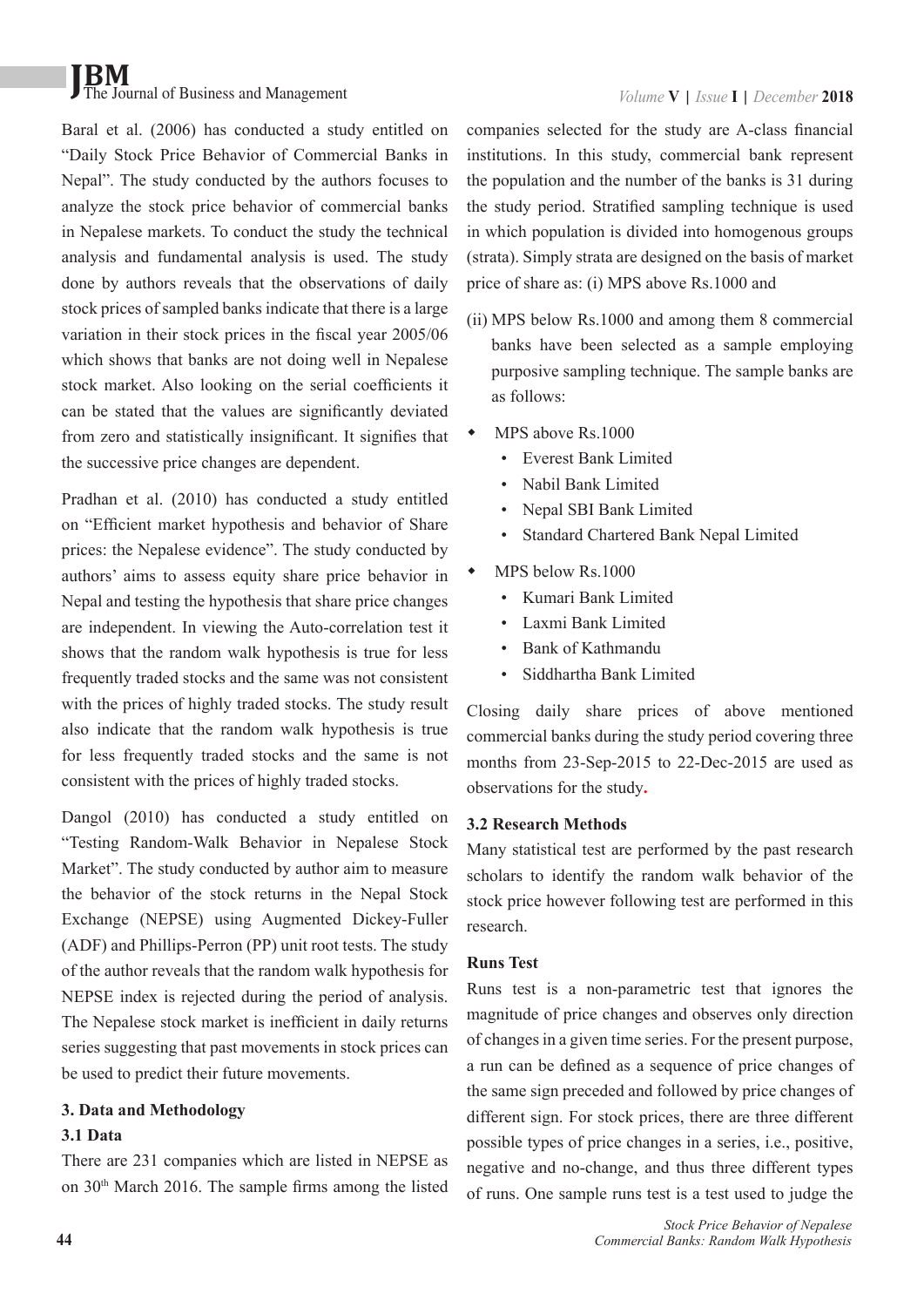randomness of a sample on the basic of the order in which the observations are taken. The sampling distribution of 'r' statistic, the number of runs is to be used and this distribution has its mean and the standard deviation. Here the mean and standard error associated with the sampling distribution of r which can be expressed as:

$$
\mu_{r} = (2n_{1}^{*}n_{2}/n_{1}+n_{2}) + 1
$$
  
\n
$$
z = r_{-} \mu_{r} / \sigma_{r}
$$
  
\n
$$
\sigma_{r} = \sqrt{2n_{1}^{*}n_{2} (2n_{1}^{*}n_{2}-n_{1}-n_{2})/(n_{1}+n_{2})^{2} (n_{1}+n_{2}-1) \dots}
$$
\n(1)

Upper Limit:  $\mu_r$  + z  $\sigma_r$ , Lower Limit:  $\mu_r$  - z  $\sigma_r$ 

#### **Autocorrelation Test**

It is now a common practice to treat the terms serial correlation and auto correlation synonymously (Gujarati, 2004). Serial correlation and auto correlation are considered synonymous. The autocorrelation coefficient  $(\rho_k)$  provides a measure of the relationship between the value of a random variable in time't' and its value 'k' periods earlier. In other words, it will indicate whether price changes at time't' is influenced by the price changes occurring 'k' period earlier. A significant positive autocorrelation indicates the presence of trends. The presence of negative autocorrelation documents the existence of more reversals that might occur randomly. Numbers that are truly random will have zero serial correlation. For example, for the variable  $\mu_t$ , defined as the change in log price of a given security from the end of the day 't-1' to the end of the day 't', the autocorrelation coefficient for lag 'k' is:

$$
r_{k} = \frac{Cov(m_{t}, m_{t})}{Var(m_{t})}
$$
 ....... (2)

#### **Box- Ljung test**

Ljung and Box (1978) develop the Box-Ljung test to examine the lack of fit of time series data, which define: Ho : *Model doesn't exhibit lack of fit*

## H1 : *Model exhibit the lack of fit*

Test statistics is defined as

$$
Q = n(n+2) \sum_{k=1}^{m} \frac{\hat{r}^2}{n-k} \dots \dots \dots \dots \dots \dots \dots (3)
$$

Where  $r^2$  *k* estimated autocorrelation of the series at lag k and m is the number of lags being tested

#### **Martingale Random Walk Hypothesis**

According to Arlt and Arltová (2000)**,** martingale model belongs to the earliest models of the financial asset prices. Its origin lies in the birth of the probability theory and the historic of game of chance. It follows a principle of a fair game i.e. the game neither in your favor nor your pennant's. Martingale is a stochastic process  $\{P_t\}$  which satisfied following condition:

E [Pt /Pt-1,Pt-2,…] = Pt ............................(3) Equivalently, it is possible to write

E [Pt - Pt-1/Pt-1, Pt-2, …] = 0......................(4)

If  $P_t$  is the asset's price at time t, the martingale hypothesis means that tomorrow's price is expected to be equal to today's price under the condition of the entire history development of the asset's price. The forecasting meaning follows: the martingale hypothesis implies that the "best" forecast (from the point of view of mean square error) of tomorrow's price is simply today's price.

Historically, the martingale is closely related to hypothesis of efficient market which means that the information contained in past asset's prices is completely reflected in the current price. In efficient market it is not possible to profit by trading on the information contained in the asset's price history. Despite the fact that the modern financial economics considers the necessity of some trade-off between risk and expected returns, martingale is still powerful tool and has important applications in theory of asset prices. Another aspect of martingale is that it is basis for the development of a closely related model which is called random walk.

Lo and Mickinly (1988) develop the special approach of variance ratio test for the null hypothesis of a martingale, which is robust to heteroskedastic standard errors. The time series follows a random walk then the variance should be proportional of the some interval, i.e

$$
VR(q) = \frac{Var(Y_{t+k} - Y_t)/k}{Var(Y_{t+1} - Y_t)}
$$
.............(6)  
The statistical test is given as

$$
Z_1(q) = \frac{VR(q) - 1}{\sqrt{\phi(q)}} \quad \dots \dots \dots \dots \dots (7)
$$

*Stock Price Behavior of Nepalese Commercial Banks: Random Walk Hypothesis*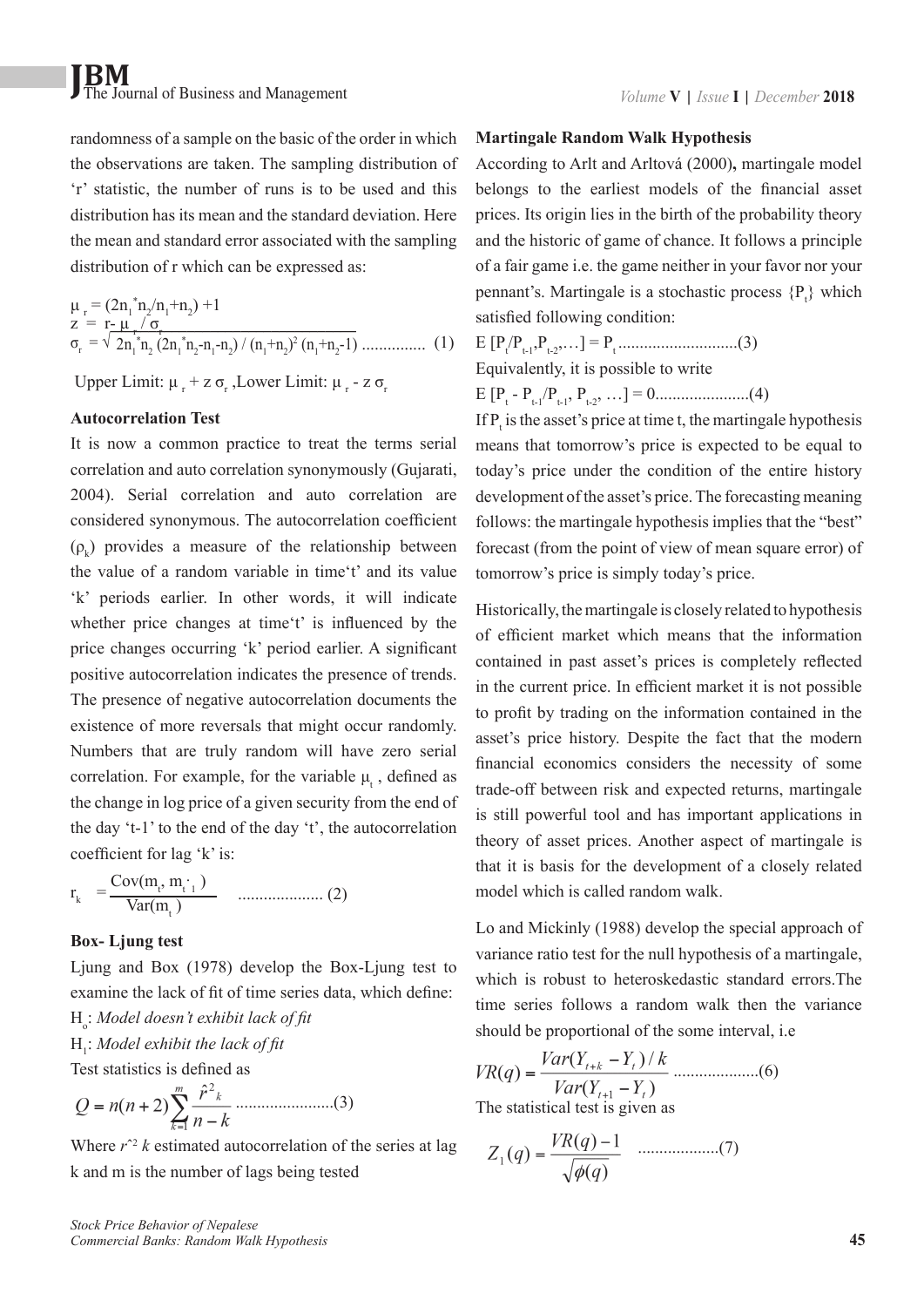where 
$$
\phi(q) = \frac{2(2q-1)(k-1)}{3qT}
$$
 .........(8)

Which follows an asymptotically N(0,1) distribution, under the homoscedasticity assumption.

The statistical test which is robust under heteroscedasticity is given as follows

$$
\overline{VR}(q) = {}_{z} 1 + 2\sum_{k=1}^{q-1} (1 - \frac{k}{q})\hat{\rho}(k) \quad .........(9)
$$

where means asymptotically equals. They supposed<sup>a</sup> that  $\rho(k)$  are asymptotically uncorrelated. The asymptotic variance  $\theta(q)$  of  $\overline{VR}(q)$  can be calculated as the weighted sum of  $\delta_k$  's, which are the asymptotic variances of autocorrelations  $VR(q)$ . Lo and MacKinley (1988) showed that

(a) The statistics  $\overline{VR}(q)$  -1 converges surely to zero for all a as n increases without bound

(b) 
$$
\hat{\delta}_k = \frac{nq \sum_{j=k+1}^{nq} (P_j - P_{j-1} - \hat{c})^2 (P_{j-k} - P_{j-k-1} - \hat{c})^2}{\left[\sum_{j=1}^{nq} (P_j - P_{j-1} - \hat{c})^2\right]^{\frac{1}{p}}} \dots \dots \dots (10)
$$

Is a heterocedasticity-consistent estimator  $\hat{\delta}_k$ 

(c) Heteroscedasticity-consistent estimator q(*q*) has

form 
$$
\hat{\theta}(q) = 4 \sum_{k=1}^{q-1} (1 - \frac{k}{q})^2 \delta_k^{2 \dots (11)}
$$

The following standardized test statistic for testing of the null hypothesis Ho\* can be used

$$
Z^*(q) = \frac{\sqrt{nq(VR(q) - 1)}}{\sqrt{\hat{\theta}(q)}} \dots \dots \dots \dots (12)
$$

Chow and Denning (1993) extend the Variation ratio test by introducing multiple variation ratio test which is based on the maximum absolute value of individual variation ratio test

$$
Z_2(q) = \max_{1 \le i \le N} |Z^*_{q_i}| \quad \dots \dots \dots (13)
$$

Thus, in very simple terms, what Lo and MacKinlay do is test the null hypothesis that a time series has the property that

$$
VR(q) = \frac{Var(Y_{t+k} - Y_t)/k}{Var(Y_{t+1} - Y_t)} = 1 \dots (14)
$$

If we cannot reject the null hypothesis that the 'variance ratio' is equal to 1, then we can say that the series follows a random walk. If we can reject the null, then we can reject the idea that the series is a random walk.

**4. Empirical Analysis Run test for MPS below Rs. 1000**

| Table I: Run-test for MPS below Rs. 1000 |  |  |  |  |  |
|------------------------------------------|--|--|--|--|--|
|                                          |  |  |  |  |  |

| <b>Test Parameters</b>   | <b>BOK</b> | LBL                     | KBL      | <b>SBL</b> |
|--------------------------|------------|-------------------------|----------|------------|
| <b>Test Value</b>        | 588        | 590                     | 484      | 627        |
| (Median)                 |            |                         |          |            |
| $N1$ (< test value)      | 44         | 39                      | 43       | 46         |
| $N2 \approx$ test value) | 48         | 53                      | 49       | 46         |
| N (total                 | 92         | 92                      | 92       | 92         |
| observations)            |            |                         |          |            |
| No of runs $(r)$         | 39         | 32                      | 22       | 10         |
| Lower Limit              |            | 34.6292 33.9131 34.5526 |          | 34.6949    |
| <b>Upper Limit</b>       |            | 59.1908 57.9468 59.0569 |          | 59.3050    |
| Z value                  | $-1.662$   | $-2.992$                | $-5.223$ | $-7.758$   |
| Asymp. Sig               | 0.096      | 0.003                   | 0.000    | 0.000      |
| $(2-tailed)$             |            |                         |          |            |

In above run test analysis for BOK, the table exhibits shows that median value is 588. Out of the 92 total cases in daily stock price returns 44 cases are below the median whereas 48 cases are above or equal to the median also the number of run is 39. The table also exhibits on the range of lower and upper limits. The lower limit is 34.6292 and upper limit is 59.1908 which state that the no of runs need to be within this range for null hypothesis to be accepted and here the no of runs lies in between limits as it lies in rejection region, z value is also less than -1.96 and also asymptotic sig (2-tailed) value is 0.096 which seems above 0.01 so  $H_0$  is accepted stating that stock price behavior are random.

In above run test analysis for LBL, the table exhibits shows that median value is 590. Out of the 92 total cases in daily stock price returns 39 cases are below the median whereas 53 cases are above or equal to the median also the number of run is 32. The lower limit is 33.9131 and upper limit is 57.9468 , here the no of runs does not lies in between limits, z value is also greater than -1.96 and asymptotic sig (2-tailed) value is 0.003 which is less than 0.01 so  $H_0$  is rejected and alternative hypothesis is accepted stating that stock price behavior are not random.

In above run test analysis for KBL, the table exhibits shows that median value is 484. Out of the 92 total cases in daily stock price returns 43 cases are below the median whereas 49 cases are above or equal to the median also the number of run is 22. The lower limit is 34.5526 and upper limit is 59.0569, here the no of runs does not lies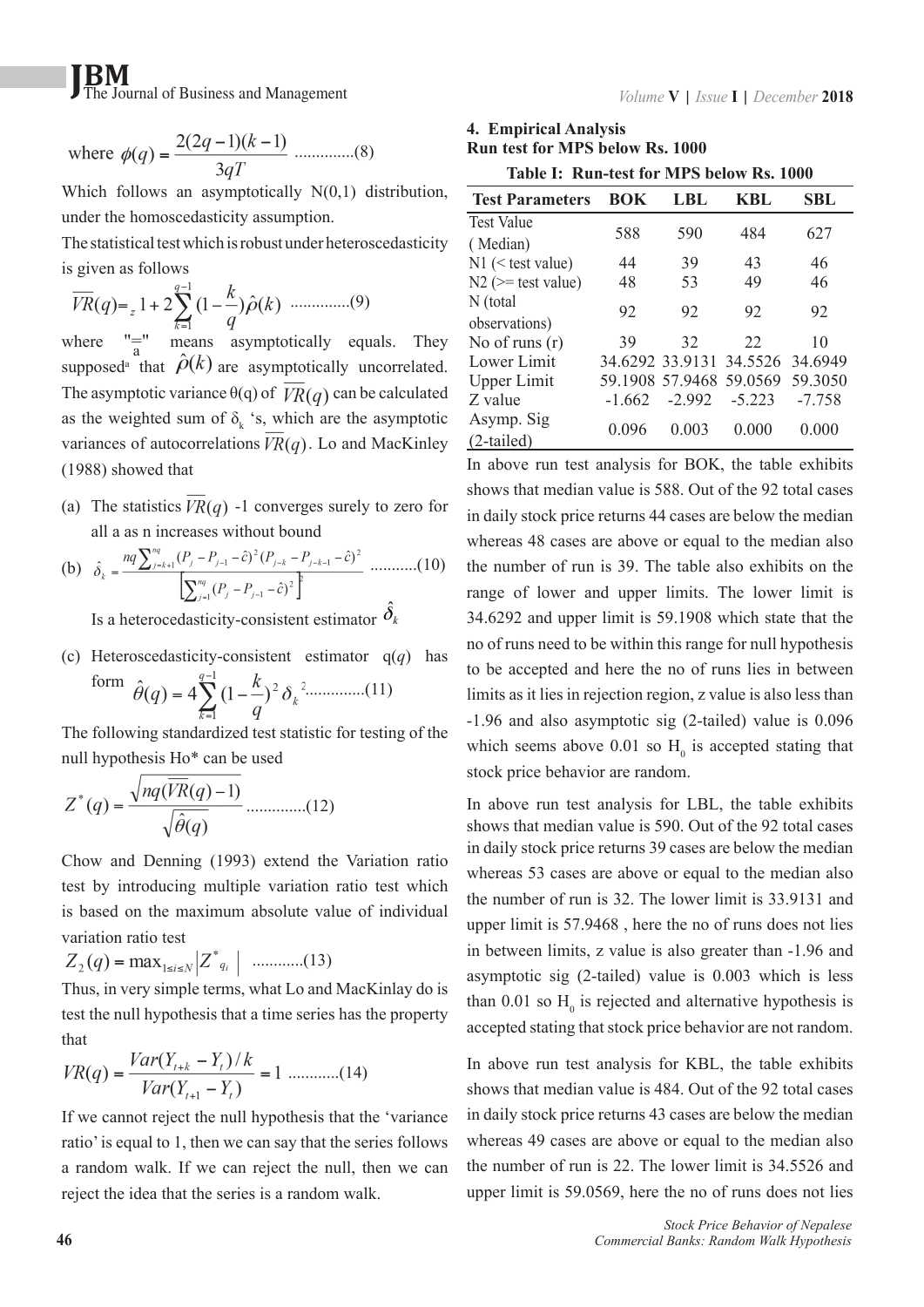in between limits as it lies in rejection region z value is also greater than -1.96 and asymptotic sig (2-tailed) value is 0.000 which is less than 0.01 so  $H_0$  is rejected and alternative hypothesis is accepted stating that stock price behavior are not random.

In above run test analysis for SBL, the table exhibits shows that median value is 627. Out of the 92 total cases in daily stock price returns 46 cases are below the median whereas 46 cases are above or equal to the median also the number of run is 10. The table also exhibits on the range of lower and upper limits. The lower limit is 34.6949 and upper limit is 59.3050, here the no of runs does not lies in between limits as it lies in rejection region, z value is also greater than -1.96 and asymptotic sig (2-tailed) value is 0.000 which is less than 0.01 so  $H_0$  is rejected and alternative hypothesis is accepted stating that stock price behavior are not random.

#### **Run test for MPS above Rs. 1000 Table II: Run-test for MPS above Rs. 1000**

| <b>Test Parameters SCBNL</b> |          | EBL                     | <b>NABIL</b> | <b>NSBI</b> |
|------------------------------|----------|-------------------------|--------------|-------------|
| Test Value(Me-               | 2674     | 2355                    | 1899         | 1439        |
| dian)                        |          |                         |              |             |
| $N1$ (< test value)          | 45       | 43                      | 46           | 46          |
| $N2 \approx test$            | 47       | 49                      | 46           | 46          |
| value)                       |          |                         |              |             |
| N (total observa-            | 92       | 92                      | 92           | 92          |
| tions)                       |          |                         |              |             |
| No of runs $(r)$             | 18       | 18                      | 6            | 10          |
| Lower Limit                  |          | 33.7008 34.5526 34.6949 |              | 34.6949     |
| <b>Upper Limit</b>           | 58.299   | 59.0569                 | 59.3050      | 59.3050     |
| Z value                      | $-6.079$ | $-6.065$                | $-8.596$     | $-7.758$    |
| Asymp. Sig                   | 0.000    | 0.000                   | 0.000        | 0.000       |
| $(2-tailed)$                 |          |                         |              |             |

In above run test analysis for SCBNL, the table exhibits shows that median value is 2674. Out of the 92 total cases in daily stock price returns 45 cases are below the median whereas 47 cases are above or equal to the median also the number of run is 18. The table also exhibits on the range of lower and upper limits. The lower limit is 33.7008 and upper limit is 58.299, here the no of runs does not lies in between limits as it lies in rejection region z value is also greater than -1.96 and asymptotic sig (2-tailed) value is 0.000 which is less than 0.01 so  $H_0$  is rejected.

In above run test analysis for EBL, the table exhibits

shows that median value is 2355. Out of the 92 total cases in daily stock price returns 43 cases are below the median whereas 49 cases are above or equal to the median also the number of run is 18. The table also exhibits on the range of lower and upper limits. The lower limit is 34.5526 and upper limit is 59.0569, here the no of runs does not lies in between limits as it lies in rejection region z value is also greater than -1.96 and asymptotic sig (2-tailed) value is 0.000 which is less than 0.01 so  $H_0$  is rejected.

In above run test analysis for NABIL, the table exhibits shows that median value is 1899. Out of the 92 total cases in daily stock price returns 46 cases are below the median whereas 46 cases are above or equal to the median also the number of run is 6. The lower limit is 34.6949 and upper limit is 59.3050, here the no of runs does not lies in between limits, z value is also greater than -1.96 and asymptotic sig (2-tailed) value is 0.000 which is less than 0.01 so  $H_0$  is rejected.

In above run test analysis for NSBI, the table exhibits shows that median value is 1439. Out of the 92 total cases in daily stock price returns 46 cases are below the median whereas 46 cases are above or equal to the median also the number of run is 10. The lower limit is 34.6949 and upper limit is 59.3050 , here the no of runs does not lies in between limits, z value is also greater than -1.96 and asymptotic sig (2-tailed) value is 0.000 which is less than 0.01 so  $H_0$  is rejected.

#### **Run test for overall sampled banks**

**Table III: Run-test for Overall Sampled Banks**

| <b>Test Parameters</b>  | Data's   |
|-------------------------|----------|
| Test Value (Median)     | 1326.063 |
| $N1$ (< test value)     | 46       |
| $N2$ ( $>=$ test value) | 46       |
| N (total observations)  | 92       |
| No of runs $(r)$        | 8        |
| Lower Limit             | 34.6949  |
| <b>Upper Limit</b>      | 59.3050  |
| Z value                 | $-8.177$ |
| Asymp. Sig (2-tailed)   | 0.000    |

In above run test analysis for overall Sampled Banks, the table exhibits shows that median value is 1326.063. Out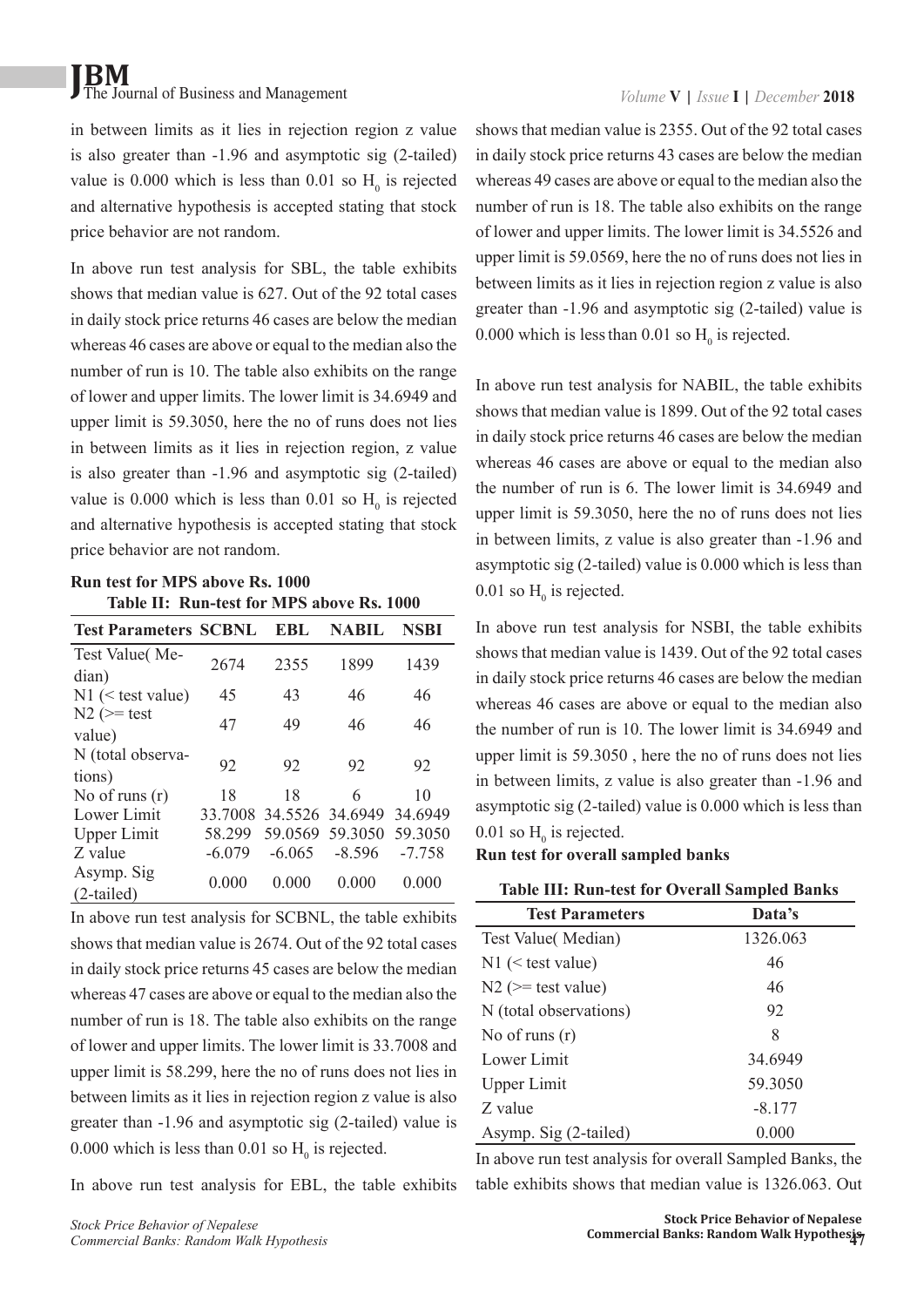of the 92 total cases in daily stock price returns 46 cases are below the median whereas 46 cases are above or equal to the median also the number of run is 8. The table also exhibits on the range of lower and upper limits. The lower limit is 34,6949 and upper limit is 59,3050, here the no of runs does not lies in between limits as it lies in rejection region, z value is also greater than -1.96 and asymptotic sig (2-tailed) value is 0.000 which is less than 0.01 so  $H_0$  is rejected stating that stock price behavior are not random.

#### **Serial Correlation Analysis**

#### **Serial Correlation MPS below Rs. 1000**

In serial correlation, different data's were exhibited as ACF (autocorrelation function), auto-correlation coefficient, standard error, box L-jung statistics and significance level of each of the banks having MPS  $\leq$ Rs1000 were presented. While analysis 16 lags period is observed. The auto-correlation coefficient includes both positive and negative valued data. Since all significance values in box L-jung statistics are below 0.05 level of significance so this results shows that stock price of banks having MPS below Rs.1000 are of non-random nature.

#### **Serial Correlation for MPS above Rs. 1000**

In serial correlation, different data's were exhibited as ACF (autocorrelation function), auto-correlation coefficient, standard error, box L-jung statistics and significance level of each of the banks having MPS > Rs1000 were presented. While analysis 16 lags period is observed. The auto-correlation coefficient includes both positive and negative valued data. Since all significance values in box L-jung statistics are below 0.05 level of significance so this results shows that stock price of banks having MPS above Rs.1000 are of non-random nature. The results are shown in Appendix II.

#### **Serial Correlation for Overall Sampled Banks**

In serial correlation, different data's were exhibited as ACF (autocorrelation function), auto-correlation coefficient, standard error, box L-jung statistics and significance level of each of the sampled banks were presented. While analysis 16 lags period is observed. The auto-correlation coefficient includes both positive and negative valued data. Since all significance values in box L-jung statistics fall below 5% level of significance so that stock price of overall sampled banks in aggregate are of non-random nature.

### **Martingale Variance Ratio Test**

|                                                                                                              | $H_0$ : First Lag of Laxmi Bank is Martingale<br>Heteroskedasticity robust standard error estimates |             |                   |                                               | H <sub>c</sub> : First Lag of Bank of Kathmandu is Martingale<br>Heteroskedasticity robust standard error estimates |                                                    |                            |    |                                              |
|--------------------------------------------------------------------------------------------------------------|-----------------------------------------------------------------------------------------------------|-------------|-------------------|-----------------------------------------------|---------------------------------------------------------------------------------------------------------------------|----------------------------------------------------|----------------------------|----|----------------------------------------------|
| Joint Tests                                                                                                  |                                                                                                     | Value       | df                | Probability                                   | <b>Joint Tests</b>                                                                                                  |                                                    | Value                      | df | Probability                                  |
| Max  z  (at period 2)*                                                                                       |                                                                                                     | 3.38846890  |                   | 0.0028                                        | Max  z  (at period 4)* 2.778093                                                                                     |                                                    |                            | 91 | 0.0217                                       |
| <b>Individual Tests</b>                                                                                      |                                                                                                     |             |                   |                                               | <b>Individual Tests</b>                                                                                             |                                                    |                            |    |                                              |
| Period                                                                                                       |                                                                                                     |             |                   | Var. Ratio Std. Error z-Statistic Probability | Period                                                                                                              |                                                    |                            |    | Var. Ratio Std. Errorz-Statistic Probability |
| 2                                                                                                            | 0.442482 0.164534 -3.38847                                                                          |             |                   | 0.0007                                        | 2                                                                                                                   |                                                    | 0.765324 0.128664 -1.82395 |    | 0.0682                                       |
| 4                                                                                                            | 0.279876 0.265641 -2.71089                                                                          |             |                   | 0.0067                                        | 4                                                                                                                   |                                                    | 0.39081 0.219283 -2.77809  |    | 0.0055                                       |
| 8                                                                                                            | 0.133181                                                                                            |             | 0.377002 -2.29924 | 0.0215                                        | 8                                                                                                                   |                                                    | 0.237927 0.321737 -2.36862 |    | 0.0179                                       |
| 16                                                                                                           | 0.060302  0.516398 -1.81972                                                                         |             |                   | 0.0688                                        | 16                                                                                                                  |                                                    | 0.123951 0.446628 -1.96148 |    | 0.0498                                       |
| H <sub>c</sub> : First Lag of Kumari Bank is Random<br>Standard error estimates assume no heteroskedasticity |                                                                                                     |             |                   |                                               | H <sub>c</sub> : First Lag of KUMARI Bank is a martingale                                                           | Heteroskedasticity robust standard error estimates |                            |    |                                              |
| Joint Tests                                                                                                  |                                                                                                     | Value       | df                | Probability                                   | Joint Tests                                                                                                         |                                                    | Value                      | df | Probability                                  |
| Max  z  (at period 2)*                                                                                       |                                                                                                     | 5.341164 90 |                   | $\theta$                                      | Max  z  (at period $2$ )* 1.948862                                                                                  |                                                    |                            | 90 | 0.19                                         |
| Wald (Chi-Square)                                                                                            |                                                                                                     | 28.944464   |                   | $\theta$                                      | <b>Individual Tests</b>                                                                                             |                                                    |                            |    |                                              |
| <b>Individual Tests</b>                                                                                      |                                                                                                     |             |                   |                                               | Period                                                                                                              |                                                    |                            |    | Var. Ratio Std. Errorz-Statistic Probability |
| Period                                                                                                       |                                                                                                     |             |                   | Var. Ratio Std. Error z-Statistic Probability | $\overline{c}$                                                                                                      |                                                    | 0.436992 0.288891 -1.94886 |    | 0.0513                                       |
| 2                                                                                                            | 0.436992 0.105409 - 5.34116                                                                         |             |                   | $\theta$                                      | 4                                                                                                                   |                                                    | 0.229845 0.452099 -1.70351 |    | 0.0885                                       |
| 4                                                                                                            | 0.229845 0.197203 -3.9054                                                                           |             |                   | 0.0001                                        | 8                                                                                                                   |                                                    | 0.135924 0.570213 -1.51536 |    | 0.1297                                       |
| 8                                                                                                            | 0.135924 0.311805 -2.77121                                                                          |             |                   | 0.0056                                        | 16                                                                                                                  |                                                    | 0.060214 0.668967 -1.40483 |    | 0.1601                                       |
| 16                                                                                                           | 0.060214  0.46398  -2.02549                                                                         |             |                   | 0.0428                                        |                                                                                                                     |                                                    |                            |    |                                              |

## **Table IV : Martingale Variance Ratio Test of Bank having Book Value Rs.(< 1000)**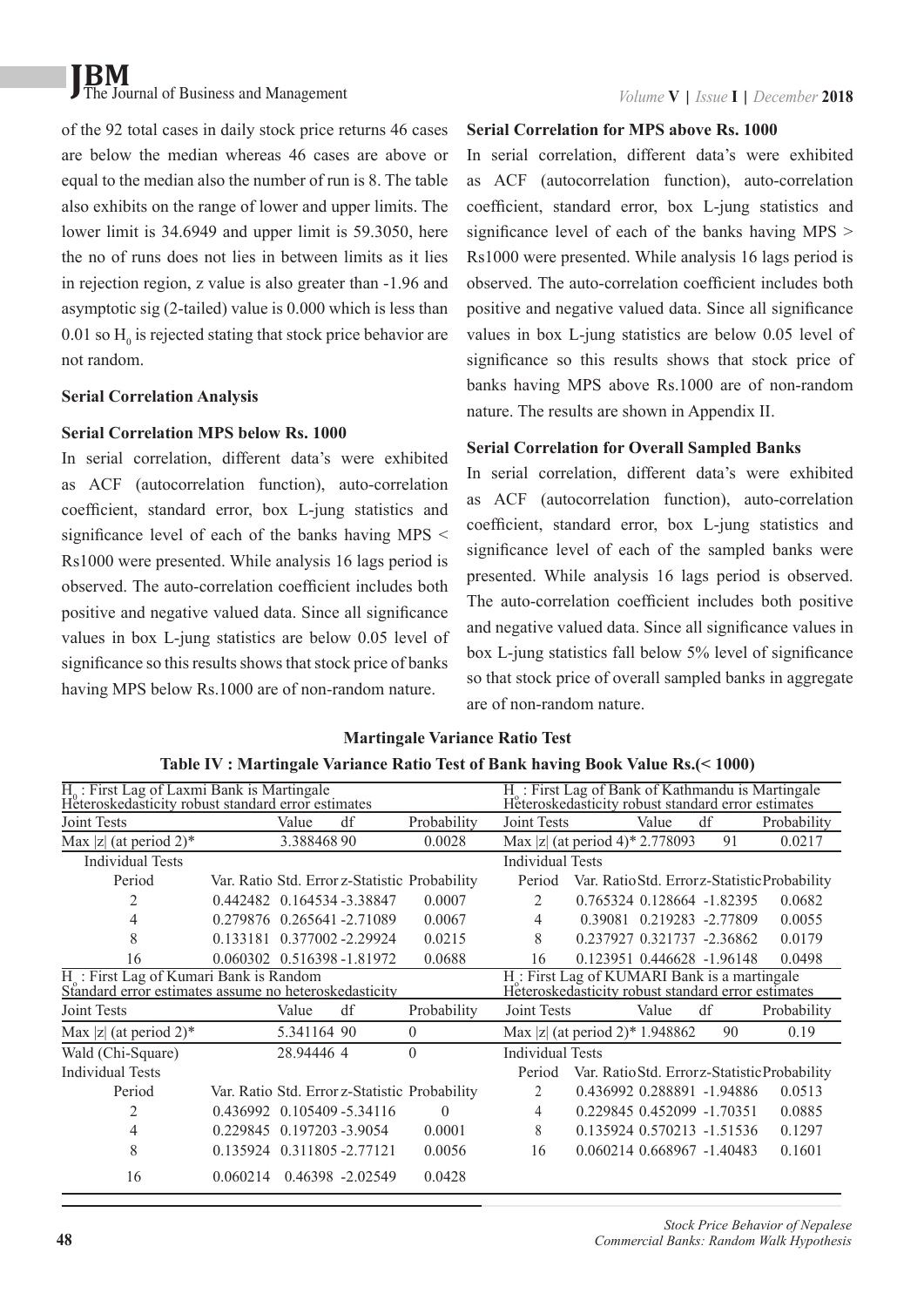H<sub>o</sub>: First lag of Siddharth Bank is a martingale Heteroskedasticity robust standard error estimates Joint Tests Value df Probability  $\frac{1}{\text{Max }|z|}$  (at period 2)\* 3.560732 90 0.0015 Individual Tests Period Var. Ratio Std. Error z-Statistic Probability 2 0.485789 0.144412 -3.56073 0.0004 4 0.187059 0.243865 -3.33357 0.0009 8 0.112023 0.345209 -2.57229 0.0101

16 0.054817 0.462005 -2.04583 0.0408

Above table indicates that the stock price behavior of the entire sample bank doesn't follow the martingale random walk. However the Kumari Bank Limited, Standard Chartered Bank and Nepal SBI Bank follow martingale random walk under the assumption of heteroskedasticity robust standard error estimates but it is not supported by random walk hypothesis under the assumption of homoscedasticity. Where, the examination was based on one lag difference as a result data were free from non-stationary problem. Chian et al. (2000) analyzing stock returns for a group of Asian economies find that most markets exhibit an autoregressive process rejecting weak form efficiency, retrieved from Cooray & Wickremasinghe (2007). Ahmed(2002) also examine the efficiency in the stock market, found that stock price of Dhaka can't be described by the random walk hypothesis. Balsara et.al (2007) found that, Chinese stock market doesn't corroborate the random walk hypothesis. So it can infer from these studies that emerging markets like Nepalese stock market doesn't support random walk behavior. It should be because of immaturity of the market. Seasonality or lack of secrecy of the top management can be the cause of predictable behavior of the price. However, it would be the future researchable issue. Due to aforementioned fact stock price of behavior of Nepalese commercial bank is not random.

#### **5. Conclusion**

Observations of daily stock prices of sampled banks indicate that there is a consistent variation in some bank and small variation in their stock prices in some banks but they are showing normal distribution pattern in their stock price behavior. In serial coefficients, all significance values in box L-jung statistics (based on asymptotic chi-square approximation) signify that the successive price changes are dependent. Therefore, the Nepalese stock market is inefficient in pricing the shares. Runs test results also show that the percentage of deviation between the observed and actual number of runs in the series of price changes is significant. Martingale random walk hypothesis also support the box L-jung statistics and run test. To conclude, pricing behavior of Nepalese commercial bank is predictable or nonrandom. As the results indicate, the Nepalese stock market is not efficient even in the weak form which reveals that the informational efficiency of the market needs to be improved. Hence, stock market regulators and policymakers should focus on enhancing efficiency of the market. Investors can benefit from non-random behavior of the stock prices to make informed forecasts of the stock prices and earn superior investment return. However, the results are based on daily price of only eight sample firms from financial industry covering three months only. Future studies can be conducted using larger sample units including firms from other sectors in order to improve generalizability of the study results. Building on the study findings which indicate that stock prices in Nepal are non random and predictable, further studies aiming in developing stock price forecasting models are interesting vein for future research. Furthermore, employing event study methodology or neural network to ascertain stock price behavior of the Nepalese stock market is a new direction for future research in the area.

#### **References**

- Arlt, J. & Arltová, M.(2000). Variance Ratios, *Socio-Economical Applications of Statistical Methods,*Wroclaw University of Economics Publishing House, 2000. ISBN 83-7011-453-9.
- Ahmed, M.F.(2002). Market Efficiency in Emerging Stock Markets: The Case of Dhaka Stock Exchange *Savings and Development*, 26 (1), 49-68.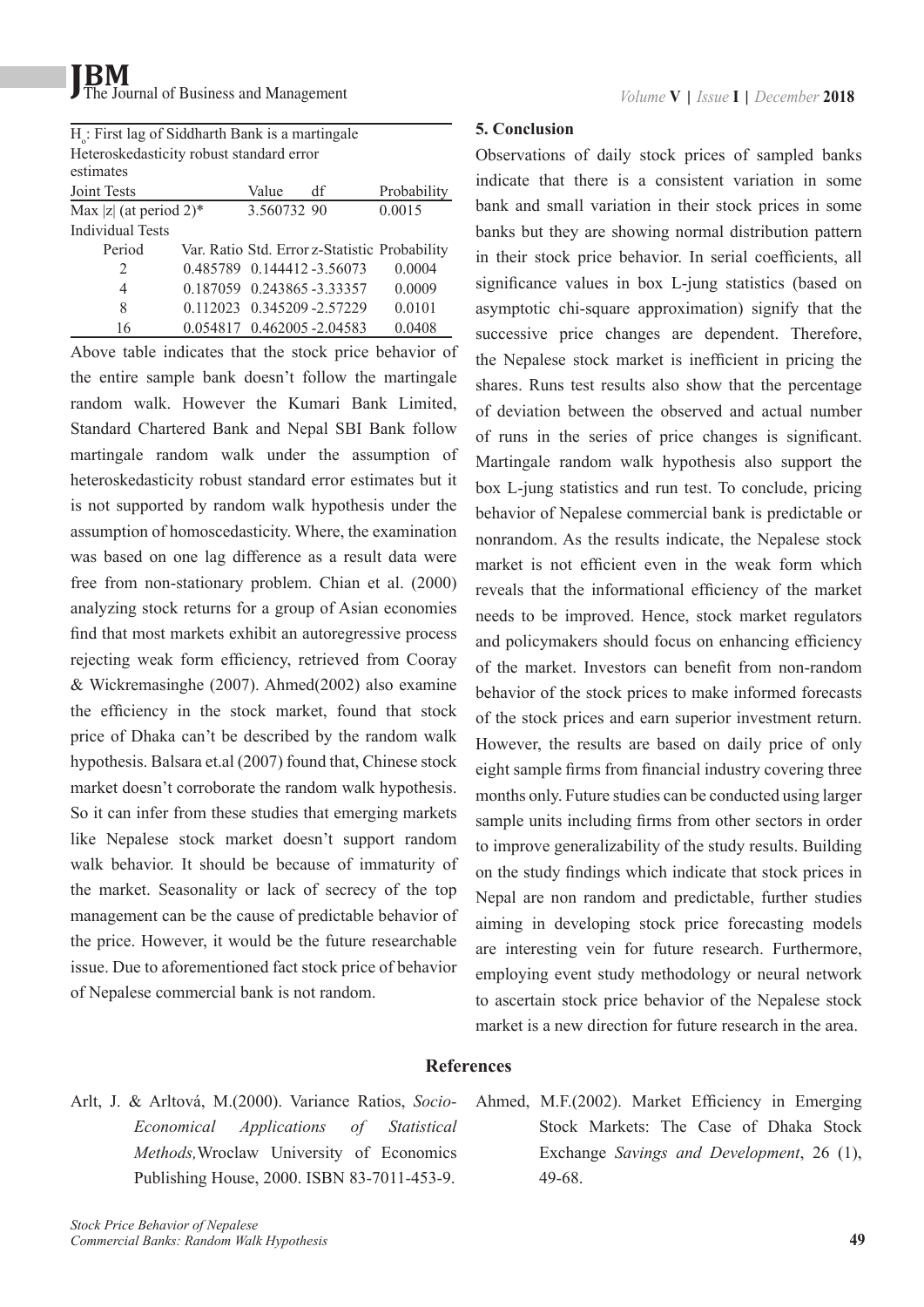- Balsara, N.J., Chen G., & Zheng L.(2007). The Chinese Stock Market: An Examination of the Random Walk Model and Technical Trading Rules. *Quarterly Journal of Business and Economics*, Vol. 46(2), 43-63.
- Baral,K.J.& Shrestha, S.K.(2006) Daily Stock Price Behavior of Commercial Banks Banks in Nepal. *The Journal of Nepalese Business Studies,* 1, 1-11.
- Chiang T. C, Yang, S. Y. & Wang T. S. (2000). Stock Return and Exchange Rate Risk: Evidence from Asian Stock Markets Based on a Bivariate GARCH Model. *International Journal of Business* 2, 97-1
- Chow, K.V. & Denning. K.C. (1993). A simple multiple variance ratio test. *Journal of Econometrics* ,58, 385-401.
- Cooray, A & Wickremasinghe, G.(2007). The Efficiency of Emerging Stock Markets: Empirical Evidence from the South Asian Region. *The Journal of Developing Areas*, 41, (1), 171-183.
- Dangol, J (2010) "Testing Random-Walk Behavior in Nepalese Stock Market". *PYC Nepal Journal of Management*, 1, 28-36
- Horne, V & Wachowicz,(2000), "Investments. New Delhi: Prentice Hall of India Pvt. Ltd
- Islam, Syedul.M. & Dooty. Nusrat, E.( 2015) .Determinants of Stock Price Movements: Evidence from Chittagong Stock Exchange, Bangladesh. *Journal of Economics and Business Research,* 2, 117-133.
- Ljung G & Box G (1978) . On a Measure of Lack of Fit in

Time Series Models, *Biometrika*, 65, 297-303

- Oyama, T (1997). *Determinants of Stock Prices: The Case of Zimbabwe*.
- Pradhan, R.S. & Saraswati, KC (2010) Efficient market hypothesis and *behavior* of Share prices:the Nepalese evidence, *SEBO Journal* Vol. IV,104- 117
- Shrestha,K. P & Subedi, B.R. (2014) Determinants of Stock Market Performance in Nepal. NRB Economic Review, 25-40.
- Shrestha,K. P & Subedi, B.R. (2014) Determinants of Stock Market Performance in Nepal. NRB Economic Review, 25-40.
- Shubiri, Faris N.(2010).Analysis the Determinants of Market Stock Price Movements: An Empirical Study of Jordanian Commercial Banks. *International Journal of Business and Management* , 5(10),1-11*.*
- Walter, J. E. (1963) . Dividend Policy: Its influence on the Value of Enterprise, *Journal of Finance*, XXXI, 280-291.
- Weston, J.F. & Brigham, E. F. (1987). *Essentials of Managerial Finance.* Chicago: The Dryden Press.
- Weston, B. and Brigham, E. F (1995). *Essentials of Managerial Finance.* New Delhi: Prentice Hall of India Pvt. Ltd.
- Zahir, K & Shah, M. (1982). Issues of Book Value Per Share and its Impacts on BFI's .*Journal of Finance*, XXXI, 280-291.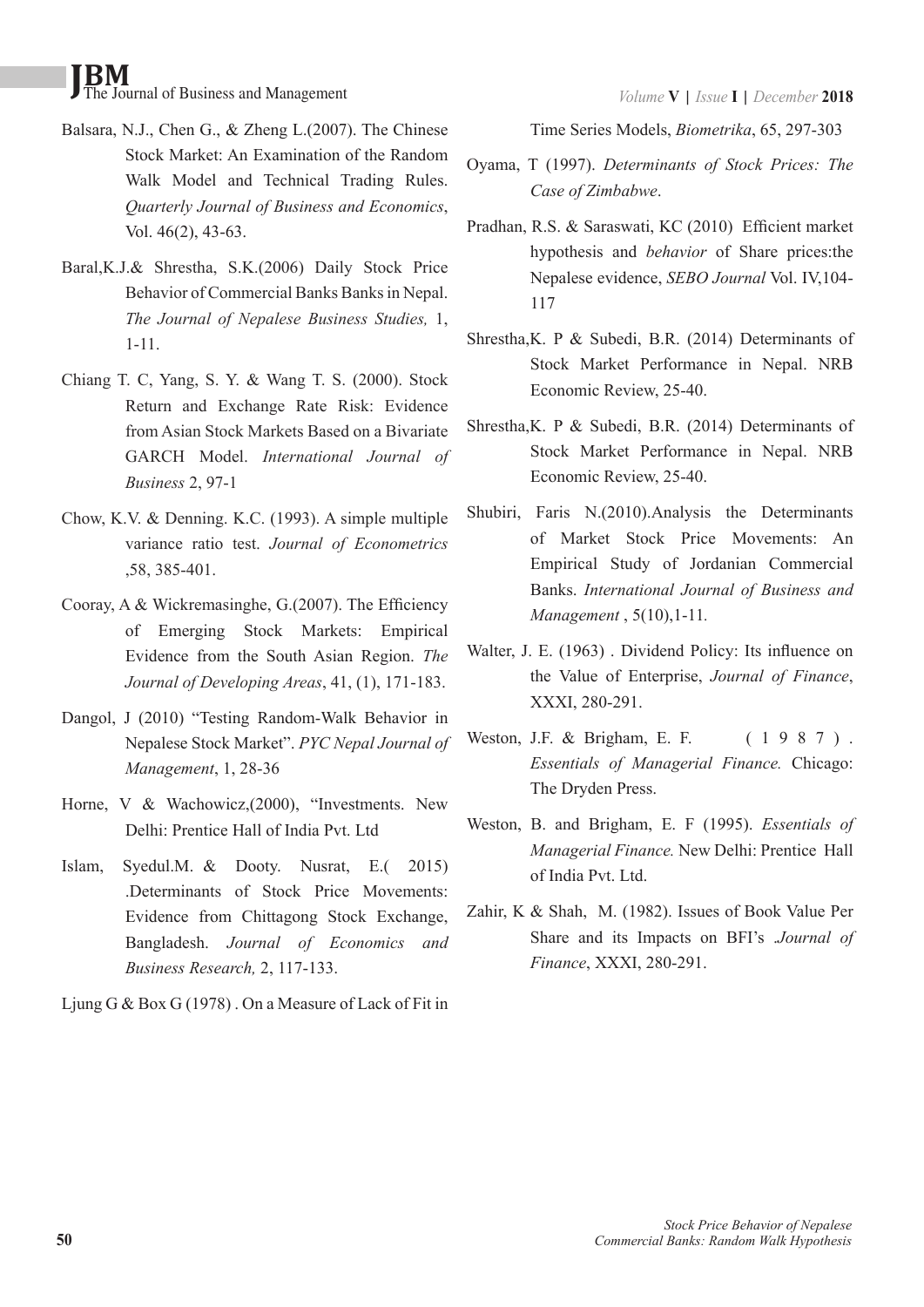|     | <b>Series: Bank of Kathmandu (BOK)</b> |             |                     |    |       |  |  |  |  |
|-----|----------------------------------------|-------------|---------------------|----|-------|--|--|--|--|
|     | Auto                                   |             | Box-Ljung Statistic |    |       |  |  |  |  |
| Lag | correlation                            | Std. Errora | Value               | df | Sig.b |  |  |  |  |
|     | .467                                   | .103        | 20.682              |    | .000  |  |  |  |  |
| 2   | .168                                   | .102        | 23.389              | 2  | .000  |  |  |  |  |
| 3   | .063                                   | .101        | 23.773              | 3  | .000  |  |  |  |  |
| 4   | .093                                   | .101        | 24.625              | 4  | .000  |  |  |  |  |
| 5   | .117                                   | .100        | 25.980              | 5  | .000  |  |  |  |  |
| 10  | $-.031$                                | .097        | 27.828              | 10 | .002  |  |  |  |  |
| 15  | $-.061$                                | .094        | 32.413              | 15 | .006  |  |  |  |  |

## **Appendix I Serial Correlation of Daily Closing Stock Prices**

#### **(Series: Laxmi Bank Limited (LBL)**

| Lag | Auto        | Std. Errora | Box-Ljung Statistic |    |       |  |
|-----|-------------|-------------|---------------------|----|-------|--|
|     | correlation |             | Value               | df | Sig.b |  |
| 1   | .637        | .103        | 38.577              |    | .000  |  |
| 2   | .379        | .102        | 52.392              | 2  | .000  |  |
| 3   | .078        | .101        | 52.990              | 3  | .000  |  |
| 4   | $-.063$     | .101        | 53.380              | 4  | .000  |  |
| 5   | $-.024$     | .100        | 53.438              | 5  | .000  |  |
| 10  | $-.167$     | .097        | 62.404              | 10 | .000  |  |
| 15  | .216        | .094        | 81.813              | 15 | .000  |  |

#### **Series: Kumari Bank Limited (KBL)**

|     | Auto        | Std. Er- | Box-Ljung Statistic |    |       |
|-----|-------------|----------|---------------------|----|-------|
| Lag | correlation | rora     | Value               | df | Sig.b |
|     | .922        | .103     | 80.756              |    | .000  |
| 2   | .863        | .102     | 152.390             | 2  | .000  |
| 3   | .805        | .101     | 215.409             | 3  | .000  |
| 4   | .763        | .101     | 272.632             | 4  | .000  |
| 5   | .734        | .100     | 326.197             | 5  | .000  |
| 10  | .540        | .097     | 520.810             | 10 | .000  |
| 15  | .386        | .094     | 632.531             | 15 | .000  |

#### **Series: Siddhattha Bank Limited (SBL)**

|     | Auto        | Std.   | Box-Ljung Statistic |               |       |  |
|-----|-------------|--------|---------------------|---------------|-------|--|
| Lag | correlation | Errora | Value               | df            | Sig.b |  |
| 1   | .867        | .103   | 71.356              |               | .000  |  |
| 2   | .798        | .102   | 132.559             | $\mathcal{L}$ | .000  |  |
| 3   | 745         | .101   | 186.558             | 3             | .000  |  |
| 4   | 678         | .101   | 231.722             | 4             | .000  |  |
| 5   | .631        | .100   | 271 263             | 5             | .000  |  |
| 10  | 245         | .097   | 359.812             | 10            | .000  |  |
| 15  | $-.027$     | .094   | 367.260             | 15            | .000  |  |

| <b>Series: Standard Chartered Bank</b> |             |        |         |                     |       |  |  |  |
|----------------------------------------|-------------|--------|---------|---------------------|-------|--|--|--|
|                                        | Auto        | Std.   |         | Box-Ljung Statistic |       |  |  |  |
| Lag                                    | correlation | Errora | Value   | df                  | Sig.b |  |  |  |
| 1                                      | .883        | .103   | 74.174  |                     | .000  |  |  |  |
| $\overline{c}$                         | .762        | .102   | 130.025 | 2                   | .000  |  |  |  |
| 3                                      | .661        | .101   | 172.512 | 3                   | .000  |  |  |  |
| 4                                      | .573        | .101   | 204 731 | 4                   | .000  |  |  |  |
| 5                                      | .551        | .100   | 234.912 | 5                   | .000  |  |  |  |
| 10                                     | 377         | .097   | 335.778 | 10                  | .000  |  |  |  |
| 15                                     | .232        | .094   | 374.701 | 15                  | .000  |  |  |  |

#### **Series: Everest Bank limited**

| Lag | Auto        | Std. Errora | Box-Ljung Statistic |    |       |  |
|-----|-------------|-------------|---------------------|----|-------|--|
|     | correlation |             | Value               | df | Sig.b |  |
|     | .942        | .103        | 84.413              |    | .000  |  |
| 2   | .888        | .102        | 160.177             | 2  | .000  |  |
| 3   | .838        | .101        | 228.371             | 3  | .000  |  |
| 4   | .789        | .101        | 289.564             | 4  | .000  |  |
| 5   | .745        | .100        | 344.677             | 5  | .000  |  |
| 10  | .509        | .097        | 535.189             | 10 | .000  |  |
| 15  | .281        | .094        | 611.219             | 15 | .000  |  |

#### **Series: Nabil Bank Limited**

|     | Auto        | Std. Errora | Box-Ljung Statistic |                             |       |  |
|-----|-------------|-------------|---------------------|-----------------------------|-------|--|
| Lag | correlation |             | Value               | df                          | Sig.b |  |
|     | 844         | .103        | 67.616              |                             | .000  |  |
| 2   | .755        | .102        | 122.372             | $\mathcal{D}_{\mathcal{L}}$ | .000  |  |
| 3   | .685        | .101        | 168.016             | 3                           | .000  |  |
| 4   | .614        | .101        | 205.042             | 4                           | .000  |  |
| 5   | .571        | .100        | 237.459             | 5                           | .000  |  |
| 10  | .307        | .097        | 325.400             | 10                          | .000  |  |
| 15  | .276        | .094        | 369.561             | 15                          | .000  |  |

#### **Series: Nepal SBI bank Limited**

| Lag | Auto        | Std. Errora | Box-Ljung Statistic |                             |          |  |
|-----|-------------|-------------|---------------------|-----------------------------|----------|--|
|     | correlation |             | Value               |                             | df Sig.b |  |
|     | .836        | .103        | 66.390              | 1                           | .000     |  |
| 2   | .727        | .102        | 117.169             | $\mathcal{D}_{\mathcal{L}}$ | .000     |  |
| 3   | .637        | .101        | 156.627             | $\mathcal{R}$               | .000     |  |
| 4   | .533        | .101        | 184.556             | $\overline{4}$              | .000     |  |
| 5   | .447        | .100        | 204.410             | 5                           | .000     |  |
| 10  | .204        | .097        | 253.122             | 10                          | .000     |  |
| 15  | .016        | .094        | 255.814             | 15                          | .000     |  |